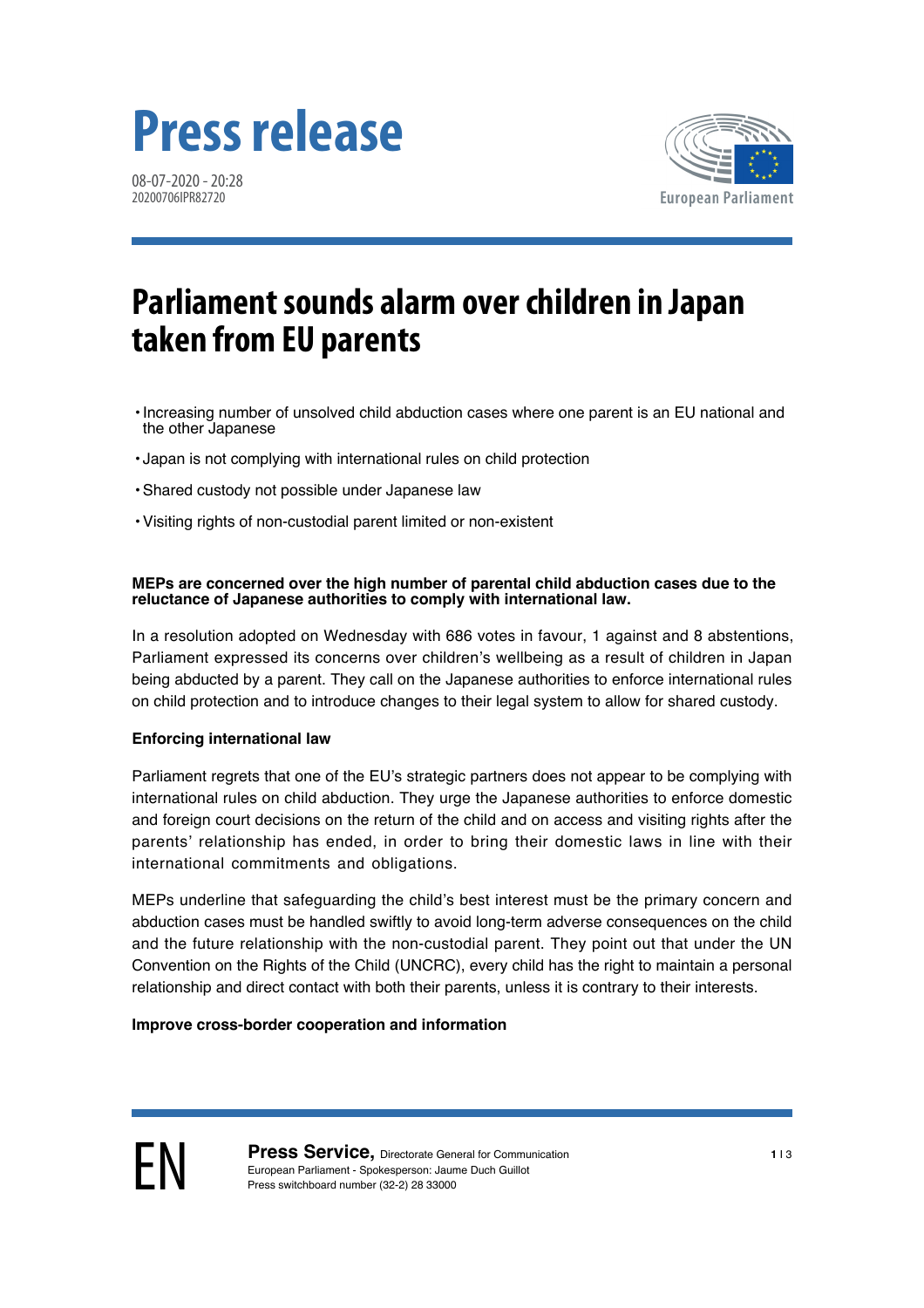Due to the cross-border nature of these legal disputes, Parliament insists that all child protection systems have transnational and cross-border mechanisms in place. They propose that in addition to the Hague Conference, citizen-friendly European information platforms should be developed to support parents in cross-border disputes. The text also recommends that reliable information on family law and children's rights in non-EU countries like Japan should be made available, as well as difficulties that may arise in cases of divorce or separation.

Parliament calls for more international cooperation among member states and with third countries to implement international legislation on child protection. MEPs urge member states to inform citizens about the risk of child abduction in Japan. To further increase pressure on authorities, MEPs urge member states and the EU High Representative for Foreign Affairs to include the issue on the agenda of all bilateral and multilateral meetings with Japan.

#### **Background information**

Parliament has received a significant number of appeals in the past few years on cases of Japanese parental child abduction and visiting rights, where one of the parents is an EU citizen. Petitioners point out that international court decisions in Japan on the return of the child are not being enforced properly, as Japanese law lacks shared custody provisions.

The issue gained international attention in 2019 after German Chancellor Angela Merkel, French President Emmanuel Macron and Italian Prime Minister Giuseppe Conte spoke with Japanese Prime Minister Shinzo Abe on behalf of concerned parents. A formal complaint was also launched last year to the UN Human Rights Council by left-behind parents, arguing that Japan was violating the UNCRC and the Hague Convention.

#### **Further information**

[Motion for resolution](http://www.europarl.europa.eu/doceo/document/B-9-2020-0205_EN.html)

[Press release on Petitions committee vote \(16.06.2020\)](http://www.europarl.europa.eu/news/en/press-room/20200615IPR81214/petitions-meps-sound-alarm-over-japanese-parental-child-abduction)

[Petitions on international child abduction in Japan discussed in the Committee meeting of the](https://emeeting.europarl.europa.eu/emeeting/committee/agenda/202002/PETI?meeting=PETI-2020-0219_1P&session=02-19-10-00&item=IPETI(2020)0219_1PEN-8&lang=EN) [19 February 2020](https://emeeting.europarl.europa.eu/emeeting/committee/agenda/202002/PETI?meeting=PETI-2020-0219_1P&session=02-19-10-00&item=IPETI(2020)0219_1PEN-8&lang=EN) [Committee on Petitions](http://www.europarl.europa.eu/committees/en/peti/home.html)

**EN Press Service,** Directorate General for Communication<br>European Parliament - Spokesperson: Jaume Duch Guillot European Parliament - Spokesperson: Jaume Duch Guillot Press switchboard number (32-2) 28 33000